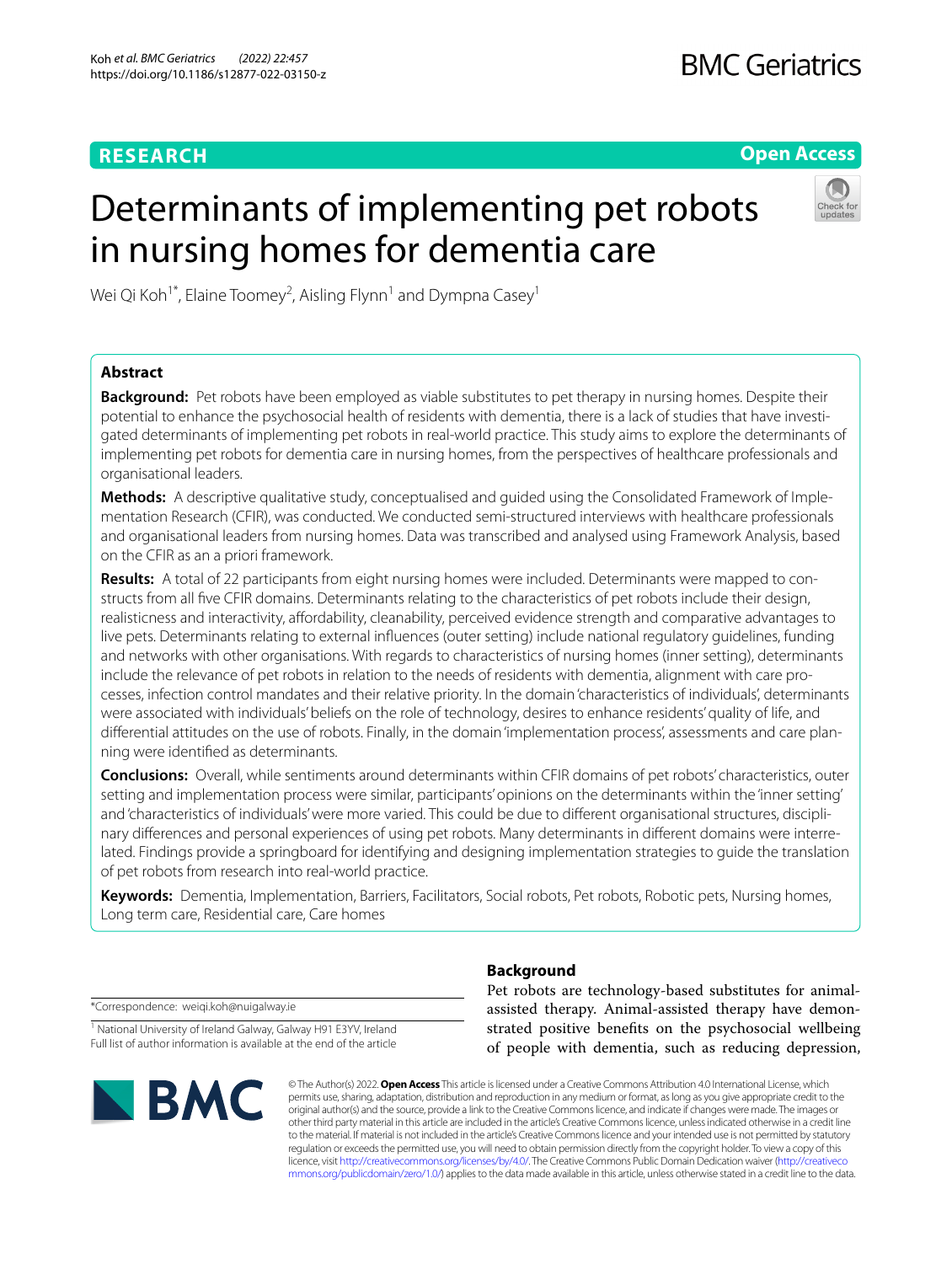providing companionship and addressing unmet needs [[1\]](#page-10-0). However, using live animals can be challenging due to issues such as logistical difficulties or potential transmission of zoonotic diseases [\[2](#page-10-1)]. Correspondingly, pet robots are considered as alternative solutions to circumvent such challenges, and have been used as non-pharmacological interventions to support the psychosocial health of people living with dementia  $[3]$  $[3]$ . There are several pet robots designed with varying levels of familiarity, realisticness and interactivity. Among the diferent robots, PARO is the most well-researched. While PARO was designed realistically to resemble a seal, it was intentionally designed as an unfamiliar animal to enhance its acceptability, based on developers' notions that people would have fewer preconceptions or expectations of it [[4\]](#page-10-3). Other examples of pet robots include the AIBO dog, Pleo (dinosaur) and the Joy for All (JfA) cat—some studies have suggested that older adults and people with dementia prefer familiarly designed pets such as cats and dogs [[5\]](#page-10-4). Overall, current research suggests that realistically designed pet robots with fur-covering, such as PARO and the JfA cat, can evoke afective behaviours and are preferred by older adults and people with dementia [[6,](#page-10-5) [7](#page-10-6)].

Three systematic reviews were conducted to evaluate the efectiveness and impacts of pet robots. While only one had a specifc focus on using pet robots with people with dementia [[8\]](#page-10-7), most studies included in the other reviews focused on users who had mild cognitive impairment or dementia [[9](#page-10-8), [10\]](#page-10-9). Most studies included in all reviews were also focused on using PARO in long-term care. In terms of efectiveness and impacts, Leng and colleagues (2019) found a statistically signifcant reduction of behavioural and psychological symptoms of dementia (BPSD). Pu and colleagues (2019) had similar fndings using social robots including PARO decreased agitation, anxiety, medication use and loneliness. However, these efects did not reach statistical signifcance, possibly due to small samples and intervention heterogeneity. Similarly, while Abbott et al. (2019) did not fnd statistically signifcant reductions in agitation in their mixed method review, their qualitative synthesis demonstrated positive impacts of stimulating engagement, social interactions and mood amongst older adults and older people with dementia.

Although most included studies focused on the use of PARO, some researchers have argued that PARO has been overly researcher driven and technology driven, with insufficient consideration of real-world needs  $[11]$  $[11]$ , which could explain low uptake in real-world practice  $[12]$  $[12]$ . For instance, a scoping review which synthesised the barriers to using PARO in care settings highlighted pragmatic issues such as cost  $[11]$  $[11]$ . The JfA

cat represents a lower-cost alternative, and have been chosen by older adults in care homes as their preferred pet robot design among seven other alternatives [[6](#page-10-5), [13](#page-11-1)]. While the number of studies conducted to investigate the impacts of the JfA cat  $[14, 15]$  $[14, 15]$  $[14, 15]$  $[14, 15]$  are significantly less than that of PARO, fndings of their positive impacts on the psychosocial health of users resonate with previous studies. Hence, despite the need for more defnitive evidence on the efectiveness and impact of pet robots, there is promising fndings of benefts to the psychosocial health of nursing home residents with dementia.

The traditional research sequence often involves evaluating the efficacy and effectiveness of an intervention before knowledge of its implementation is being investigated [[16,](#page-11-4) [17\]](#page-11-5). However, such step-wise approaches have been argued to have caused time lags between research discovery and uptake [\[16](#page-11-4), [17](#page-11-5)]. As such, it is necessary to pursue knowledge on the implementation of pet robots alongside further investigation into their efectiveness, to improve the speed of knowledge creation in guiding the translation of pet robots from research into practice. This should entail a thorough understanding of implementation determinants [[18\]](#page-11-6). A scoping review was conducted to synthesise fndings from 53 studies, to identify barriers and facilitators to implementing social robots (including pet robots) for older adults and older people with dementia  $[19]$  $[19]$ . The review found that current research have been disproportionately focused on identifying determinants relating to the characteristics of robots, with a lack of studies investigating multilevel contextual determinants that can infuence implementation, such as organisational workflows  $[19]$  $[19]$ . As such, the purpose of this study is to explore multilevel determinants to implementing pet robots in nursing homes for dementia care, from the perspectives of healthcare professionals and organisational leaders. The pet robots we focused on were PARO and the JfA cat, due to their realistic designs and the existing evidence-base suggesting their potential to positively impact the psychosocial health of nursing home residents with dementia.

To guide the comprehensive exploration of implementation determinants, we used the Consolidated Framework for Implementation Research (CFIR) as a guiding framework to undertake a comprehensive exploration of implementation determinants  $[20]$  $[20]$  $[20]$ . The CFIR is a metatheoretical determinant framework that was conceptualised following a review and synthesis of theories of organisational change, dissemination, innovation, implementation, research uptake and knowledge translation [[20\]](#page-11-8). Within this framework, 39 constructs that infuence implementation are organised into fve domains: 1) intervention characteristics, 2) inner setting, 3) outer setting,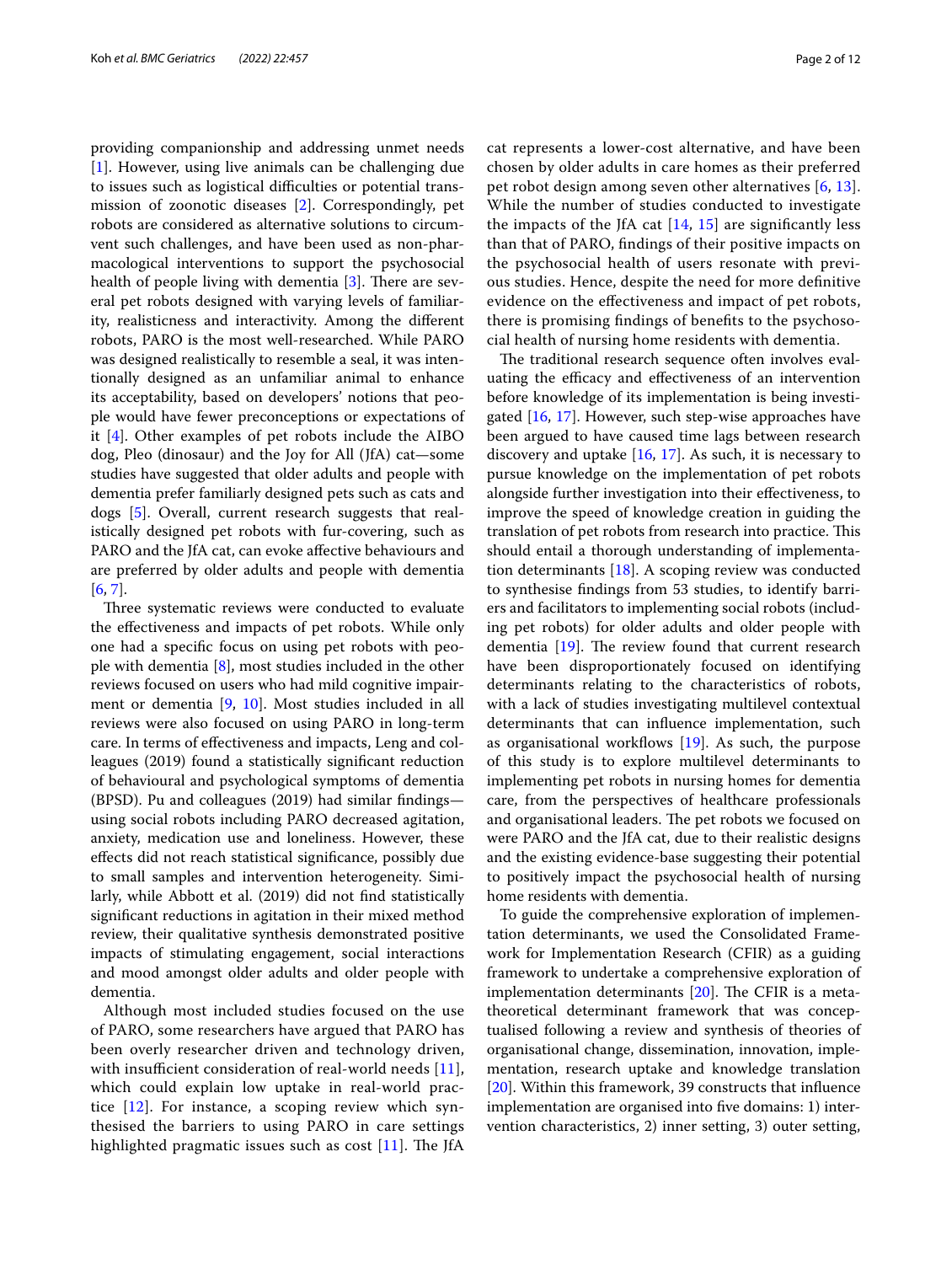4) individuals' characteristics and 5) implementation process (Table [1](#page-2-0)).

#### **Methods**

# **Study design and setting**

A descriptive qualitative study [[21](#page-11-9), [22\]](#page-11-10) was conducted. In a qualitative descriptive approach, researchers aim to stay close to the 'surface of data and events' [\[23](#page-11-11)] to explore and describe the phenomena of interest from the participants' points of view. It also allows for fexibility in using a theoretical framework to guide the process of inquiry [\[23\]](#page-11-11). As such, this was chosen as the most suitable approach for our study. This study received approval from the National University of Ireland Galway research ethics committee (REF. 2020.10.014). Informed consent was obtained from all participants prior the study. Full details of the methods for this study are described in detail in a published protocol [\[24\]](#page-11-12) and any deviations are clearly detailed below.

# **Sampling and Recruitment**

Purposive sampling was used to identify and recruit healthcare professionals (HCPs) with experience of providing care to residents with dementia, and organisational leaders (OLs) with experience of managing or leading a nursing home that provided care for residents with dementia. Sample size determination for this study was based on considerations from Sim and colleagues' [[25\]](#page-11-13) outline of the numerical guideline and the conceptual model approaches. The former refers to suggestions based on recommendations from previous empirical studies, and the latter refers to sample size estimation based on information power  $[26]$  $[26]$  – this has been posited as a useful alternative to 'data saturation determination' [[27\]](#page-11-15). Previous authors who used a theory based approach to qualitative inquiry have recommended an initial sample size of 10 participants [[28\]](#page-11-16). Some considerations about information power included the non-specifcity of the study objectives (due to heterogeneity of stakeholder groups) and quality of dialogue with participants, based on the lead researcher's (WQK) experience with qualitative interviewing [[29\]](#page-11-17). Based on these considerations, we anticipated an initial sample of at least 10 participants per stakeholder group. This decision was an iterative process, subjected to change based on informational power from the qualitative data was collected and analysed [[26,](#page-11-14) [30](#page-11-18)]. To recruit study sites for participant recruitment, we leveraged on data from the Irish national open data portal and identifed 33 nursing homes in a county in the west of Ireland that provided care for residents with dementia. WQK systematically contacted the nursing homes to explain about the study and invite them to participate. Eligible participants (Table [2](#page-2-1)) from nursing homes that agreed to participate were invited to join the study. Although we planned to recruit 2–3 HCPs and 2–3 OLs from four nursing homes in the West of Ireland, we had to extend recruitment to include additional nursing homes, due to difficulty recruiting sufficient participants from each organisation.

Twenty two participants from eight nursing homes participated in this study. Of seven invited organisations, six agreed to participate. Of 19 invited participants, all but one agreed to be interviewed. Three participants from two additional homes were recruited through snowball

<span id="page-2-0"></span>

| Table 1 CFIR Domains |  |
|----------------------|--|
|----------------------|--|

| <b>CFIR Domain</b>                                                    | <b>Description</b>                                                                                                                                                               |
|-----------------------------------------------------------------------|----------------------------------------------------------------------------------------------------------------------------------------------------------------------------------|
| Intervention Characteristics<br>(i.e., characteristics of pet robots) | Refers to key characteristics of pet robots, such as complexity, design quality and packaging and cost                                                                           |
| Outer Setting                                                         | Refers to external influences on the implementing organisation, such as external policies and quidelines                                                                         |
| Inner Setting                                                         | Refers to the features of the implementing organisation (i.e., nursing home), such as residents' needs and<br>resources, readiness for implementation and implementation climate |
| Individuals' characteristics                                          | Refers to the characteristics of individuals (e.g., healthcare professionals) who are involved in implementation                                                                 |
| Process                                                               | Refers to strategies for implementing pet robots, such as planning and engaging stakeholders                                                                                     |

#### <span id="page-2-1"></span>**Table 2** Eligibility Criteria

| <b>Participants</b>      | Eligibility criteria                                                                                                                                                                          |  |
|--------------------------|-----------------------------------------------------------------------------------------------------------------------------------------------------------------------------------------------|--|
| Healthcare professionals | • Provide direct care provision for nursing home residents with dementia<br>•Can speak and understand English                                                                                 |  |
| Organisational leaders   | Has experience as a manager or leader in a nursing home, or has managed<br>or led a team of care workers or organisational processes within the facility<br>•Can speak and understand English |  |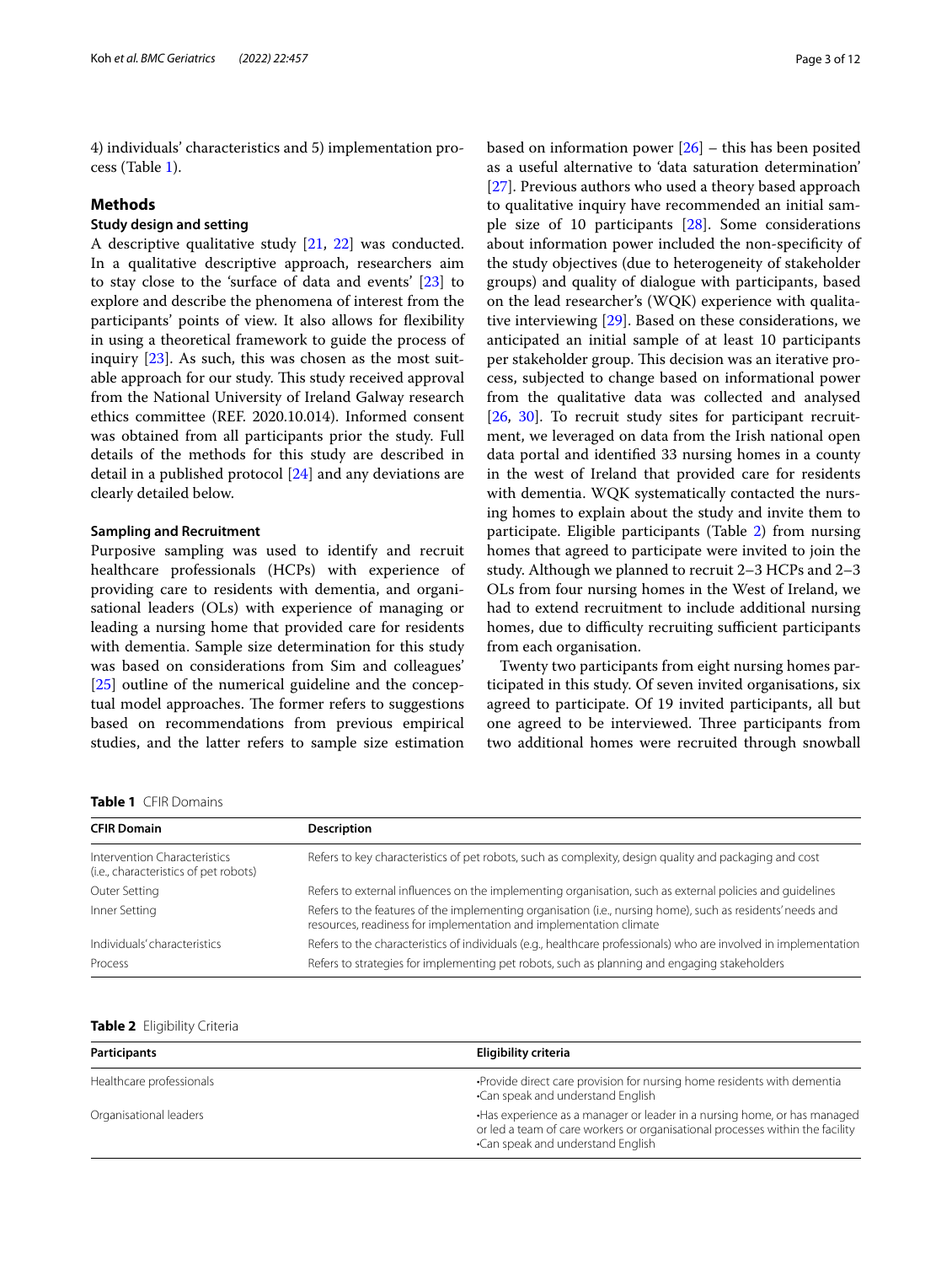# <span id="page-3-0"></span>**Table 3** Characteristics of nursing homes

|                                                                         | Sample<br>size (n) |
|-------------------------------------------------------------------------|--------------------|
| Total no. of nursing homes                                              | 8                  |
| HSE-funded (i.e., public)                                               | 5                  |
| Privately funded                                                        | 3                  |
| Has a pet robot/pet robots                                              |                    |
| Yes                                                                     | 3                  |
| No                                                                      | 5                  |
| <b>Total number of residents</b>                                        |                    |
| $21 - 30$                                                               | 3                  |
| $30 - 40$                                                               | 1                  |
| $40 - 50$                                                               | $\mathfrak{D}$     |
| $80 - 90$                                                               | 1                  |
| Proportion of residents with a diagnosis of, or symptoms of<br>dementia |                    |
| $20 - 30%$                                                              | $\mathfrak{D}$     |
| $40 - 50%$                                                              | 1                  |
| $50 - 60%$                                                              | 1                  |
| Over 80%                                                                | $\mathfrak{D}$     |
| No information                                                          | $\mathfrak{D}$     |

sampling. Table [3](#page-3-0) shows the characteristics of the nursing homes. We anticipated that nursing homes would not have pet robots. However, two had the JfA cats, and one had both the JfA dog and cat. None had experience using PARO, except for one participant who used it during a trial approximately ten years ago. Participants comprised of 10 OLs and 12 HCPs (due to the heterogeneity of HCPs being included). A summary of their demographics can be found in Table [4.](#page-3-1)

## **Deviation from protocol**

We also intended to recruit community-dwelling people with dementia, however this was not possible—this may be because participation would require them to think ahead about care provision in nursing homes, a future that may be difficult for them to contemplate, or due to challenges with executive cognitive functioning which may infuence their ability to consider prospectively [[31\]](#page-11-19). Furthermore, the study involved questions relating to organisational contexts within nursing homes, which may be difficult for community-dwelling people with dementia to discuss. Therefore in deviation from our protocol, we could not include communitydwelling people with dementia. However, to ensure that their viewpoints on implementing pet robots in nursing homes were considered, we consulted with an advisor with dementia from the Dementia Research Advisory Team [\[32\]](#page-11-20) during the study conceptualisation and data

## <span id="page-3-1"></span>**Table 4** Characteristics of participants

|                                          | Sample<br>size (n) |
|------------------------------------------|--------------------|
| <b>Organisational leaders</b>            | 10                 |
| Assistant director/Director of nursing   | 6                  |
| Clinical nurse manager                   | 3                  |
| Occupational therapy manager             | 1                  |
| <b>Healthcare professionals</b>          | 12                 |
| Nurse                                    | 5                  |
| Healthcare assistant                     | 1                  |
| Activity coordinator                     | $\overline{2}$     |
| Occupational therapist                   | 3                  |
| Physical therapist (Physiotherapist)     | 1                  |
| Gender                                   |                    |
| Male                                     | $\overline{4}$     |
| Female                                   | 18                 |
| Age group (in years)                     |                    |
| $20 - 29$                                | 2                  |
| $30 - 39$                                | 3                  |
| $40 - 49$                                | 8                  |
| $50 - 59$                                | 3                  |
| 70 and over                              | 1                  |
| Years of experience in dementia care     |                    |
| 1 to 3 years                             | 3                  |
| 4 to 6 years                             | 3                  |
| 7 to 9 years                             | 3                  |
| Over 10 years                            | 11                 |
| Owns or has owned a pet                  |                    |
| Yes                                      | 16                 |
| No                                       | 6                  |
| <b>Considers self as an animal lover</b> |                    |
| Yes                                      | 19                 |
| No                                       | 1                  |
| Unsure                                   | $\overline{2}$     |
| Have seen a pet robot                    |                    |
| Yes                                      | 13                 |
| No                                       | 9                  |
| Have used a pet robot                    |                    |
| Yes                                      | 7                  |
| No                                       | 15                 |

collection as a part of Patient and Public Involvement (PPI) – this refers to the partnership with patients and the public in research, rather than 'doing research for them' [\[33\]](#page-11-21). The Dementia Research Advisory Team is comprised of people living with dementia and their carers who collaborate or provide advice in dementia research in Ireland  $[32]$  $[32]$ . A summary of the agenda for the PPI consultation sessions can be found in Additional File [1](#page-10-11).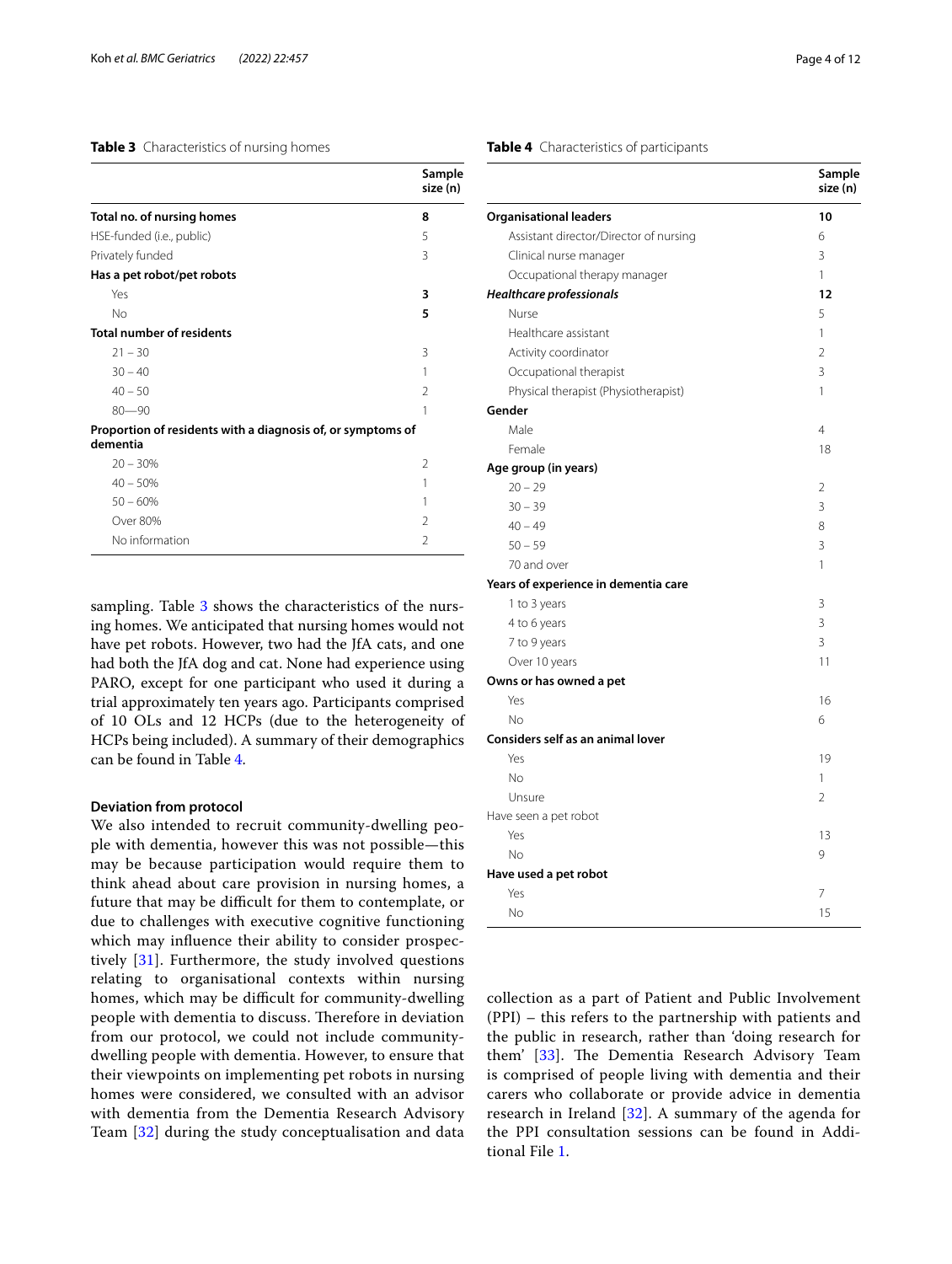#### **Data collection**

Data collection took place between August to November 2021. Participants were frst introduced to the pet robots through a 5-min video, where the lead researcher (WQK) demonstrated their features and functions (Additional File [2](#page-10-12)). In-depth, semi-structured interviews were conducted by WQK subsequently, and each interview lasted between 31 to 54 min. The interview guide (Additional File [3\)](#page-10-13) used to guide data collection was developed using domains and constructs in the CFIR [\[20\]](#page-11-8) and fndings from our preceding scoping review [\[19](#page-11-7)]. For instance, we placed emphasis on understanding organisation-related factors, which were identifed as knowledge gaps that were not explicitly investigated in previous studies. These questions were piloted prior to data collection. All interviews were audio recorded. Due to the ongoing Covid-19 pandemic, we planned to conduct interviews primarily via Zoom or via the telephone, to minimise the risk of infection transmission through physical meetings. However, the option of physical (in-person) interviews was also offered to participants if preferred. The latter option depended on prevailing public health guidelines, which determined the practicability and safety of physical access into nursing homes. Fourteen interviews were conducted in-person at each participant's nursing home, and 8 were conducted through videoconferencing via Zoom.

# **Data analysis**

Framework analysis was used to analyse the data [\[34](#page-11-22), [35\]](#page-11-23), using a combination of deductive and inductive approaches. First, all audio recordings were transcribed verbatim and uploaded onto NVivo12. The first ten transcripts were transcribed by WQK and the remaining transcripts were transcribed with professional transcription services. In step two, WQK and AF familiarised themselves with the data by listening and immersing in the interview transcripts and audio-recordings, keeping notes of any initial impressions, thoughts and ideas in relation to the CFIR, to remain attuned to emerging data whilst using CFIR as a starting point. Based on the initial notes from the frst fve interviews, we developed subcodes within the constructs and domains in the CFIR, and this constituted our preliminary framework. The third step involved identifying a framework that could be applied to the rest of the data through an iterative process of piloting our preliminary framework, to ensure that we remained attuned to emerging data. WQK and AF independently coded one interview, met up regularly to discuss any difculties in applying the framework, and revised the framework categories to ensure that we remained attuned to any emerging data. After piloting the preliminary framework on fve interviews, we developed a framework (Additional File [4\)](#page-10-14) for the fourth step of indexing. In this step, WQK applied the framework to the rest of the transcripts. Next, all indexed data were charted onto a framework matrix by summarising participants' interviews and arranging them by categories (i.e., CFIR constructs and subcodes). This facilitated analysis within and between each interview, and the preparation of data for mapping and interpretation. WQK reviewed the charted data to identify characteristics, diferences and patterns in the data, and annotated impressions during this process. Attention was also paid to comparing the patterns of data between participants with and without experiences of using pet robots. The findings and interpretation were presented to AF and our PPI member, who were invited to provide feedback and suggest changes to the interpretation. These steps were not linear, and involved a refective, analytical (iterative) process of moving forward and back between steps. For example, although the process of 'identifying a framework" (step 3) was intended to precede "indexing" (step 4), the development of our framework was an ongoing process in our study to accommodate new subcodes that were created to capture the descriptions of data that did not ft in the existing framework during indexing. In addition, descriptions of some subcodes were revised. During the 'mapping and interpretation' process, we also moved back and forth to refer to the original transcripts to better understand and confirm patterns of data. This ensured that the data analysis remained a thoughtful and refective process rather than being mechanistic, especially during the 'indexing' stage  $[34]$ . The Standards for Reporting Qualitative Research [\[36](#page-11-24)] was used to report the fndings (Additional fle [5](#page-10-15)).

#### **Findings**

#### *Domain 1: Characteristics of Pet Robots*

This domain describes determinants relating to the characteristics of robots, such as their design, cost and evidence. Participants described them as being realistic, which they felt was important for acceptability and to not be considered infantilising. While PARO's design as a seal was culturally unfamiliar, the JfA cat's design as a familiar animal was thought to be more relevant and impactful. Some felt that PARO's advanced interactive capacities were benefcial, however others doubted their essentiality, especially if they increased cost: *"Maybe people are just as happy if they feel it responds to them [HCP10]".* Furthermore, some felt these features, such as PARO's voice recognition abilities, might be restricted in a nursing home environment where noise levels are often high. Their robustness was also of concern, as residents with dementia may not understand how to care for the robot as a technical device: *"when you give such a pet to somebody with dementia, they have no concept of not holding*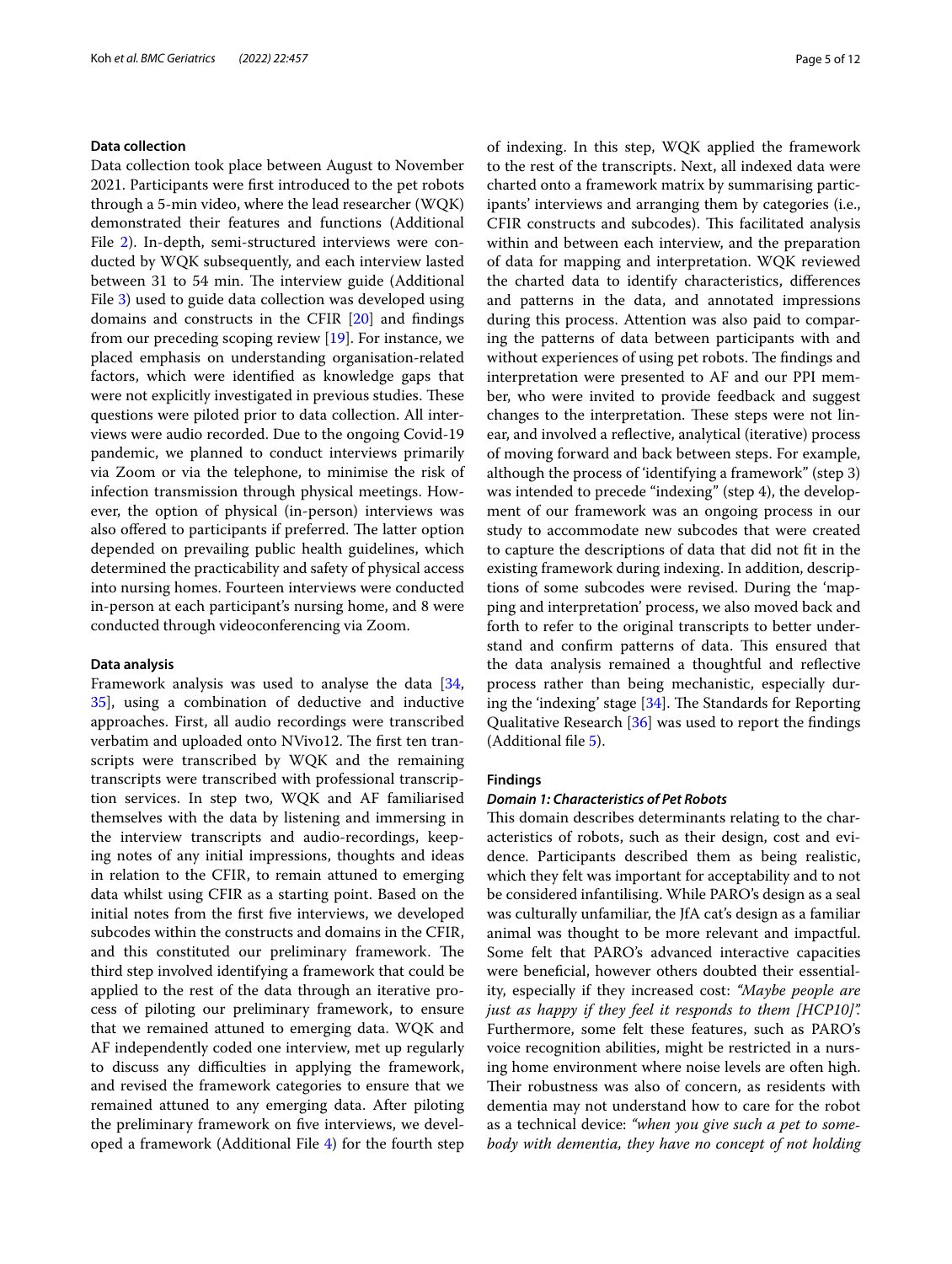*it too tight or restricting its movement. It's very likely that they will, so I would be concerned about their durability [HCP4]"*. While their fur-covering contributed to appeal, their cleanability was a concern. This led a nursing home to dispose of a JfA cat during Covid-19. Most participants were unanimous that PARO's cost was prohibitive, and that it would be unafordable for their nursing homes. Organisations with the JfA cat learned about and acquired it through a central website for medical supplies, describing it as being more afordable.

Participants shared personal anecdotes of their experiences as supporting evidence for pet robots, which facilitated implementation: *"He's so much happier. I think everybody would probably say that they see such a difference [HCP5]"*. Whilst not all had experience of using pet robots, many compared them to dolls and plush toys, expressing that pet robots would have similar or more impacts on residents since there is an added element of interactivity*: "I've seen over the years, residents especially those with dementia, forming a bond with dolls and the teddies.. if the teddy talks or moves she'd (resident) be over the moon [OL2]".* Compared to live animals, pet robots were thought to be more manageable for residents with dementia, since live animals may have more unpredictable behaviours. From an organisational perspective, pet robots also represented a more hygienic, safer and resource-efficient way forward:

*"Live ducks and hens were introduced in a county home.. it was great for the patients to go out and*  take in the egg.. staff went on courses to look after *these hens and ducks, that only introduced more work.. three residents went to pick up the hen eggs and they fell.. Whereas to me the robots there is no maintaining [HCP7]".*

Nevertheless, a few preferred live animals, describing tangibility that cannot be replaced with robots: *"It's the living, breathing, the meows.. whereas this is not real [OL4]"*. Some doubted the impacts or sustained interest over time, as some residents became disinterested or lost interest in interventions such as doll therapy. Therefore, stronger supporting evidence was thought to be necessary to facilitate greater implementation. This should involve evaluating residents' responses, the proportion of receptive residents, and sustained interest over time.

# **Domain 2: Outer Setting**

This domain focuses on determinants relating to external infuences on implementation, such as external policies and networks with other organisations. Obtaining government funding for pet robots was described by most as difficult, especially for PARO. For public organisations, public funding such as donations, supported

the purchase of resources for residents, including the JfA cat. Participants from privately run nursing homes described such sources of funding to be less accessible, as the public would often perceive such organisations as businesses that are focused on proftability, and are therefore less likely to donate funds to them: *"most private nursing homes have a bad name, they will say, well for you it's a business right? [OL2]*". The Health Information and Quality Authority (HIQA), a regulatory authority for health and social care standards, was described as having strong infuence on care processes. Since pet robots were described as an additional form of activity for residents and could support person-centred care, participants felt that they were well aligned with HIQA's guidelines and their endorsement of activity provision: "They were very pro activity provision.. *certainly when they discovered that we would have them they would be happy, because it's person-centred [HCP5]"*. Nevertheless, some expressed concerns about meeting their infection control mandates, because their decisions could have a signifcant impact on the implementation of pet robots. For example, one participant expressed: *"if they said no that's it, it's gone [HCP7]"*. This was especially in light of Covid-19, where infection prevention and control was described by nearly all participants to be paramount. Another participant who had a pet robot within her nursing home shared that all staf were mindful that it was only used with one resident with dementia, and cannot be shared with other residents to prevent cross contamination: *"Even with our experience with the robot there, it's just for (the resident). Nobody else is touching it and we've to be very conscious [OL9].*

With the exception of participants from one of the nursing homes that was a part of a wider group of nursing homes that shared information with each other, others often described minimal networking with other organisations. This was especially pertinent for private homes which typically worked in silo: *"unless they're a part of a group, generally don't have a tendency to talk to each other, but kind of they are a business on their own [OL4]"*. However, some expressed interest in knowing other organisations' experiences with robots, which they felt would infuence the implementation of pet robots in their own setting: *"Do they have it in the UK?. We have to probably learn from their experience and their mistakes or positive things [OL2]"*. Nevertheless, a participant from a private nursing home shared that she leveraged on the social media page of Nursing Homes Ireland (NHI), a representative body for nursing homes, which provided some form of networking, as their social media page involved the sharing of other nursing homes' initiatives.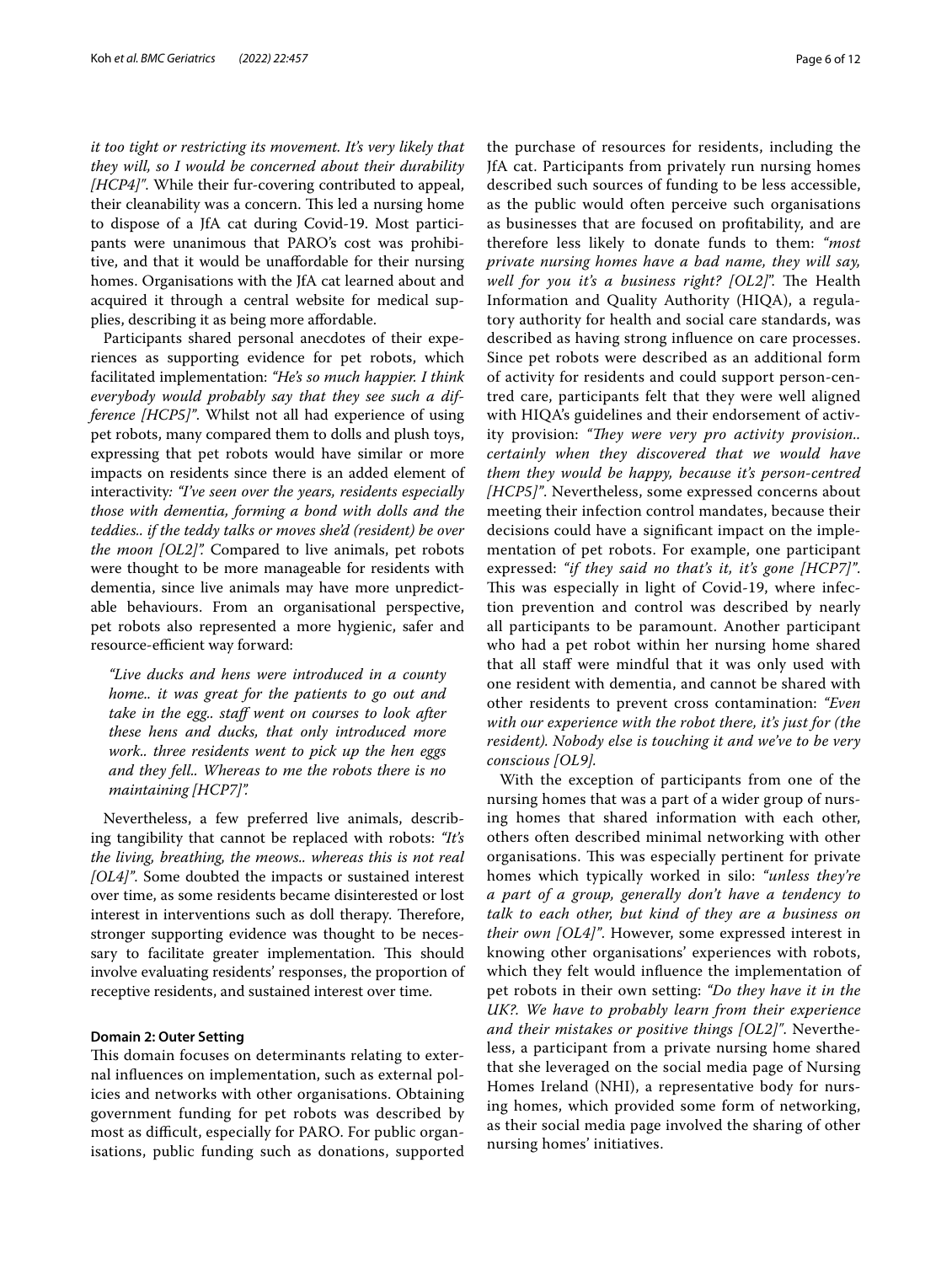#### **Domain 3: Inner Setting**

This domain describes determinants relating to the features of nursing homes, such as residents' needs and resources, the compatibility of robots with existing care processes and workflows, and the availability of resources.

Most participants shared similar sentiments regarding residents' needs and resources, expressing that residents sometimes felt anxious, lonely, unsettled and were at risk of being passive recipients of care. Most residents had past experiences with animals, but lose access to their pet(s) upon admission. However, *"just because somebody comes into a nursing home does not mean that they stop liking cats or dogs [HCP4]"*. Correspondingly, many (with and without experience of using robots), echoed similar thoughts that implementation was, or would be facilitated, when robots addressed these needs. Like pets, many felt pet robots should be individualised, and should not be shared among residents*.* Participants who had used pet robots echoed similar sentiments, expressing that residents are often reluctant to share pet robots with other residents: *"she won't let go (of the JfA cat) to anybody else, so they are trying to get more (robots) [HCP11]".* Nevertheless, residents were described to have fuctuating interests, needs and reduced functional capacities, which could impact their abilities to engage with pet robots.

Residents' responses to robots had varying infuence on staf caregiving. Some described their potential to support caregiving, since care provision would be easier when residents feel comfortable. Such sentiments were congruent with participants who had used pet robots: *"you can see the diference it made to this lady because if not, she'll be constantly calling for carers [HCP10]"*. Some used robots to encourage residents to engage in routine care: "We have difficulty giving him supplements. *He doesn't want to take them. And we'll say well (name of robot) won't like it if you don't take your supplement [HCP9]".* In such sense, the use of pet robots were synergistic with care provision, which facilitated their routine use within the organisation. Participants from one nursing home also described circumstances where one of their residents became disengaged from care routine due to attachment to the pet robot: *"she was so glued to the (JfA) cat she would not eat… would want to feed it and all that… it had to be taken away from her [HCP9]".* Nevertheless, these participants shared that they managed this situation through formal and informal discussions, (e.g., during handover meetings), to communicate their thoughts and observations of using the pet robots, which helped them tailor their use with residents.

Participants from all nursing homes shared that individual assessments are conducted for all residents. Therefore, most expressed confdence in identifying residents who liked pets and may beneft from pet robots. Since the planning of activities for residents typically usually took place in advance, and pet robots were described as an extension to existing activities, some participants felt that it would not be difficult to integrate it into existing work processes. This was echoed by some participants who had used the JfA cat, who felt it aligned with workflow and resources:

*"Tat's the beauty of that. You don't need extra people to administer that (pet robots).. a very important part of anything introduced into long-term care because it really has to be sustainable. No matter how strong people feel about something or how good something is, if there's a lot of manpower and time needed, it's hard to see that through [HCP5]".*

Furthermore, since most residents spend time in a communal room, most nursing staf expressed that they could readily support residents to use pet robots in such communal spaces as a part of their routine work. However, some participants highlighted challenges or potential challenges of using pet robots in communal spaces, such as jealousy between residents, or having residents who dislike them: *"Some enjoyed the (JfA) cat, then there was one lady though… it annoyed her. We ended up having to sort of take the cat out of the room [HCP5]".*

Management support and a supportive learning climate was described as being important. However, some organisational leaders and occupational therapists felt a lack of capacity to support implementation due to competing responsibilities. Others expressed the need for more information on how to use and manage pet robots. In terms of the relative priority for pet robots, some participants expressed that pet robots were especially relevant during Covid-19, since visitations to nursing homes were restricted. For example, one participant shared that pet robots were introduced into her nursing home during Covid-19, when volunteers could no longer bring in live animals for animal-assisted therapy. However, a few felt that spending fnancial resources on PARO, in consideration of its cost, should not be prioritised: *"I understand it's all technology, but there's so much more that could be bought with that kind of money, we could put that money towards getting a seven seater car to get them out [HCP3]*". Others shared similar sentiments, citing many existing interventions, or a smaller proportion of residents with dementia among their resident population to beneft from robots.

# **Domain 4: Characteristics of Individuals**

This domain describes determinants related to individuals involved in the implementation, such as self-efficacy, knowledge and beliefs. Most participants reported that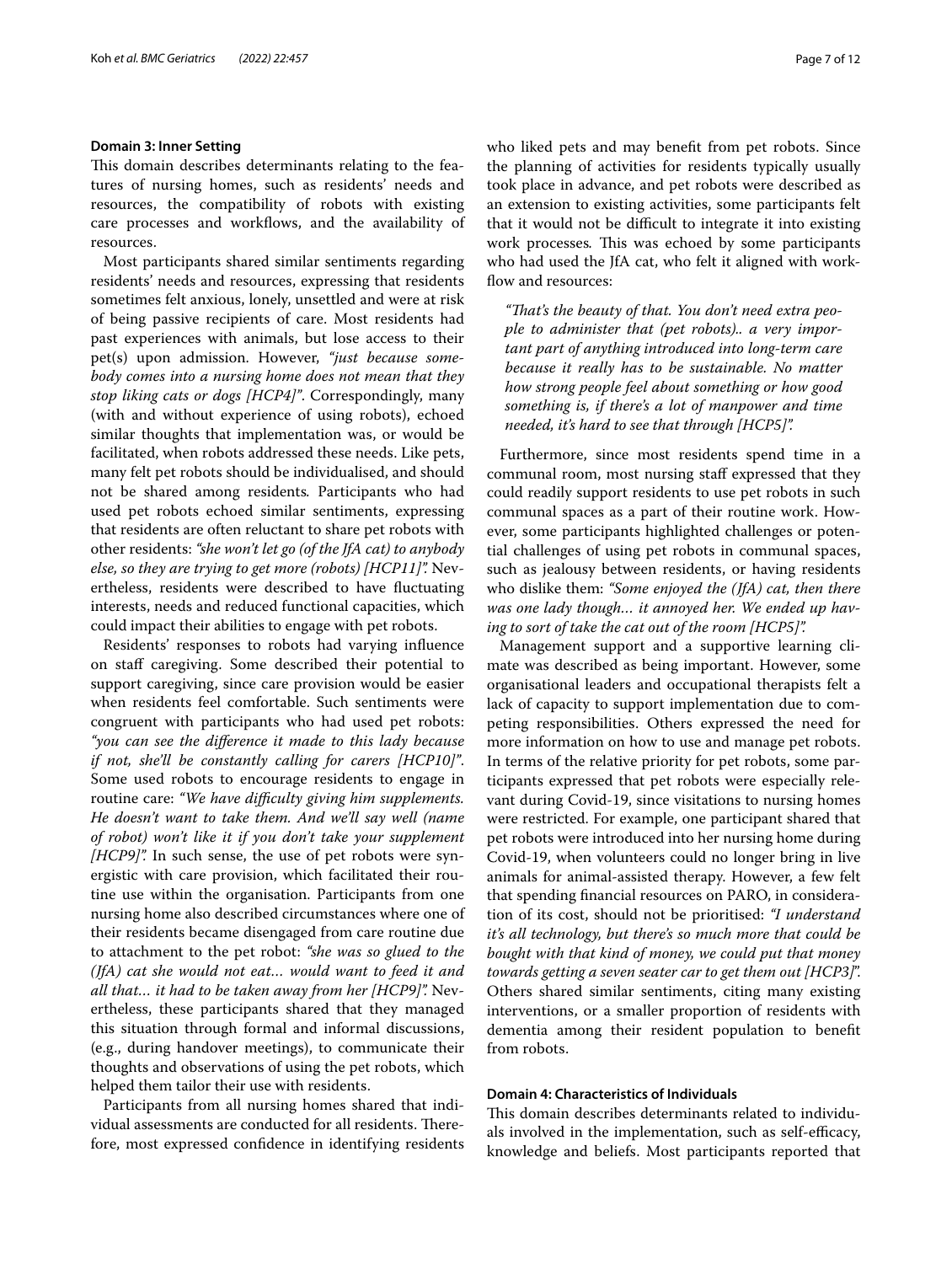pet robots had a place in dementia care within nursing homes, and believed that technology will be increasingly used to support caregiving. They believed that residents' needs are evolving, and newer generations of older adults would be more attuned to using pet robots:

*"Years ago, it was mass and it was prayers. Tat's out the window. The teddy bear and the pet robot, this all does mean something to them (residents)" [HCP8].*

Many participants shared beliefs that residents deserve quality of life, and all staf would be supportive of interventions that can beneft residents: *"At the end of the day it's all about supporting them. When you come into a nursing home, you're on your end of life journey, you're basically living in the end. If it (pet robot) makes that journey better, absolutely [OL3]".* Furthermore, staf derived satisfaction from residents' joy from interacting with the robots: "They love it... when you see them laugh*ing and see them so happy. That means a lot, they're here to live, not here just to be here [HCP7]"*. One participant reported initial scepticism when doll therapy was frst introduced within her organisation. After discussions and seeing the impact of dolls on residents, staff grew to be accepting of them. By the time pet robots were introduced, staff showed similar support. The participant also described shared principles of going with residents' reality in facilitating the adoption of pet robots as a part of routine dementia care:

*"As time has gone by, we've come to realise that it's how that person sees that cuddly robot, that's what matters. We adjust to their reality now. If this gentleman thinks that it's a real dog we go with that, rather than trying to bring him into our reality [HCP5]".*

On the other hand, a participant emphasised the need to use them with residents who could distinguish them as robots: *"you don't actually want somebody associating*  with it as if it was a real animal, it could cause further *distress down the line if they feel 'well I've never seen it eating' [HCP10]"*. However, some expressed confdence in managing such situations, such as residents' attachment to pet robots: *"You'd have some other thing up your sleeve.. You know them so well that you'd know how to deal with a situation.. would be second nature sort of thing [HCP8]"*. Nevertheless, a few were uncertain or ambivalent of their place in nursing homes, felt they suited children or expressed preferences for live pets.

# **Domain 5: Implementation Process**

This domain describes determinants related to strategies for implementing pet robots, such as planning and engaging stakeholders. Participants identifed key stakeholders who are, or should be involved in the implementation of robots. This included activity coordinators, nurses, healthcare assistants, management staf, occupational therapists, residents and family members. Discussion and information sessions were described as necessary for stakeholder buy-in. The implementation process should include an assessment of residents' preferences for animals, interests, and risk of distress as a part of tailored, person centred care*.* As family members are typically involved in care planning for residents, participants felt it would not be difficult to involve them. In fact, participants shared that family members could support the implementation of pet robots by advising on how to tailor their use for residents. A functional assessment of residents' cognition, communication, sensory and motor skills was described by occupational therapists as being necessary:

*"Whether somebody has sufcient fne and gross motor skills, whether they're mobile, can they verbalise their needs. You'd want to be careful that something that's 2.5KG (PARO) doesn't end up being a restraint inadvertently… In line with the service provided to residents and our duty of care, we'd probably feel better that it would be assessed [HCP10]".*

This would guide justifications for use, expected outcomes, and usage indications: *"It's around the assessment for them and the prescription for the length of time. Because they can get overstimulated by a sensory modulation strategy as well and it can actually lead then to more agitation.. it's around knowing how best to use it [OL10]".* Participants suggested that there should be a designated person-in-charge of the robots, responsible for ensuring that their cleaning, maintenance, storage and usage are upkept. Nevertheless, all staff should know how to use the robots, since different staff may be involved in the care of residents each day: *"it could potentially be a bit of a barrier if nobody really knows what's happening [HCP2].* Participants who had used robots reported that staff would share observations and feedback with each other, discussing ways to manage situations. This need for ongoing review was also raised by other participants, who expressed that it is necessary to consider that residents' needs, ability and preferences may change over time, and this can afect the appropriateness of pet robots for residents over time*: "people's cognitive function can change over time. And the robot may not be appropriate, it might end up in the back of a press and never taken out again.. I think (a regular review) should be factored into the service of the nursing home" [OL1].*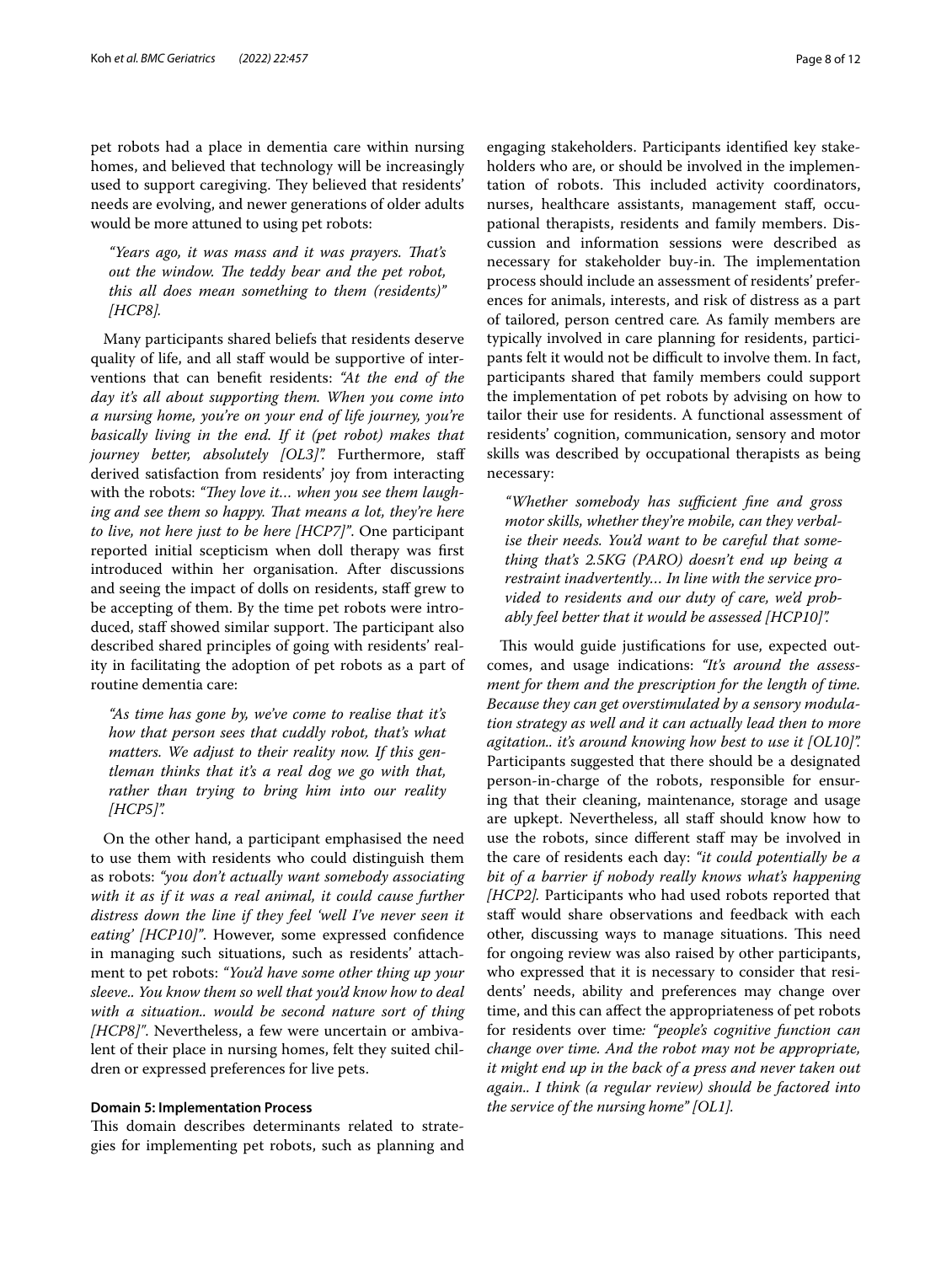#### **Discussion and Implications**

To the best of our knowledge, this is the frst study to explore multilevel determinants to implementing pet robots in nursing homes for dementia care. Although we anticipated participants to not have prior experiences of using pet robots, some had used them in practice. The determinants described by both groups of participants were generally congruent, although there were some differences in the 'inner setting' and the 'characteristics of individuals' domains. The cost of pet robots, particularly in relation to PARO, was described as a barrier in relation to other contextual considerations. Participants appeared to conceptualise evidence on pet robots based on non-empirical evidence sources. Although participants (especially those without experiences of using pet robots) expressed desires to learn about other organisations' experiences, most nursing homes appeared to be working in silos. While the interactivity of pet robots are described as important for engaging residents, participants felt that the interactive features should be balanced with overall afordability. Sentiments on available resources, knowledge and information difered, likely due to diferent organisational processes, interdisciplinary diferences or personal experiences of using pet robots. Despite professional diferences, residents' wellbeing was described as a central priority for all participants. Nevertheless, participants had diferent beliefs about how pet robots should be used with residents. Overall, determinants within all fve domains of the CFIR were interrelated—these interrelations will be further discussed below.

Cost was described as a highly salient determinant. Like several studies involving PARO [\[11](#page-10-10)], our participants cited cost as a significant barrier. They further elaborated on this in relation to several individual, organisational and external contextual considerations, such as residents' needs and resources, internal and external infection control mandates, funding and fnancial constraints. Furthermore, participants perceived insufficient evidence on its impacts on residents, especially for longer-term engagement. Nevertheless, their expectations of robots appeared to be mediated in relation to the JfA cat, likely due to markedly lower cost. Economic accessibility to the diferent pet robots therefore highlights a pertinent gap between research and real-world needs [\[12\]](#page-11-0). While there is research evidence to support the use of pet robots especially PARO [[9,](#page-10-8) [10](#page-10-9)], there is a lesser volume of empirical evidence to support the use of the JfA cat [[14,](#page-11-2) [37](#page-11-25)]. However the lack of knowledge on their empirical evidence did not appear to have a negative impact on participants' perceptions of their evidence strength, as they referred to evidence from other sources—such as personal experiences with pet robots,

an understanding of residents' unmet needs, and the intervention or supplier source (website for medical supplies). These non-empirical evidence sources facilitated the adoption of the JfA cat as part of their routine work in nursing homes. While participants also expressed the desire for external evidence, such as access to fndings from trials or experiences of other nursing homes, there appears to be minimal networking between organisations, which could explain difering levels of implementation. Participants' description of residents' unmet needs—such as loneliness, anxiety, and reduced functional capacities—resonated with synthesised fndings on the self-reported needs and experiences of nursing home residents with dementia [\[38](#page-11-26)].

Like other studies, where PARO better supported residents' engagement compared to a (non-interactive) alternative [\[39](#page-11-27)] our participants also described the realisticness and interactive features of robots as important. However, some doubted the need for advanced interactive abilities, especially if this signifcantly increase costs. This resonates with a cost-effectiveness study showing that using plush toys were marginally greater value for money than PARO in improving agitation among residents with dementia in care homes [[40\]](#page-11-28). While interactive, lower-cost options such as the JfA pets and Tombot (robot dog) are emerging as potentially more cost-efective options for dementia care, there have been no previous studies comparing robots with diferent interactive abilities. Future studies are needed to address this gap.

Many participants expressed that robots had addressed, or had the potential to address residents' needs. Their considerations also entailed residents' previous occupational roles as pet owners and lovers. As many Irish older adults had experiences with pets, having a pet robot in the nursing home was somewhat synonymous with a 'typical Irish home', which was thought as a culturally relevant way of enhancing the familiarity of the environment for residents with dementia [\[41\]](#page-11-29). To meet these needs, participants emphasised that residents' individuality should be respected by considering their design preferences and abilities. In other words, as with other interventions [\[42](#page-11-30)], residents should be given the opportunity to uphold their values by choosing a robot that best resonates with them. In terms of product development, developers should also place more emphasis on designing robots to meet these needs. Participants' description of residents' needs were often accompanied by mentions of HIQA's infuence on organisational activity provision and person-centred care. Some mentioned about disincentives related to the non-compliance to HIQA's standards, suggesting that their mandate on infection prevention and control is an important implementation determinant.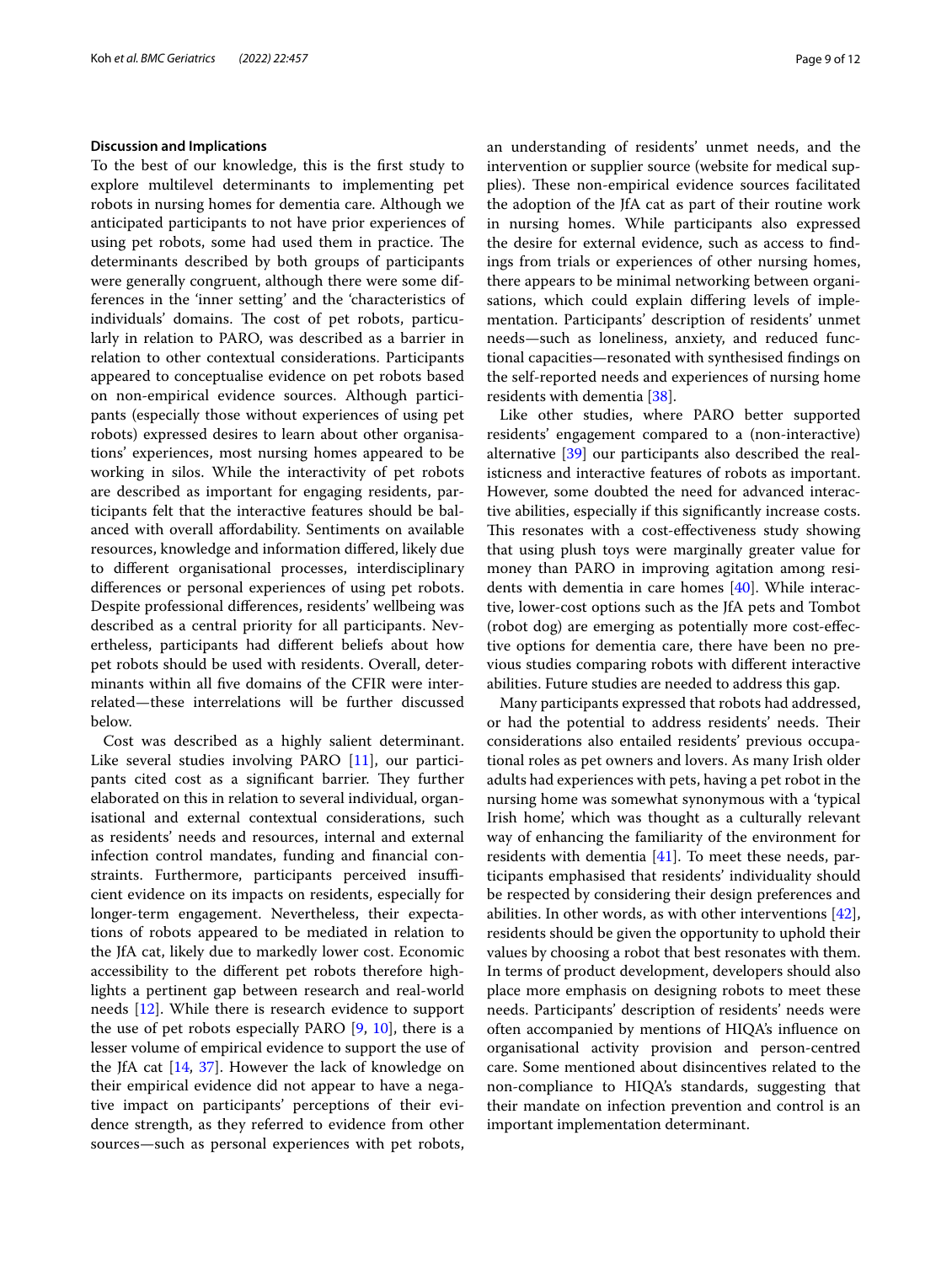Participants had difering sentiments on available resources, knowledge and information, which could be attributed to diferent organisational processes and structures, disciplinary skillsets and responsibilities. Many organisational leaders, nurses and activity coordinators described "slack resources" [\[43](#page-11-31)] within their workflow-such as dedicated time for activities and admission assessments—would enable/has enabled them to 'squeeze time' to incorporate pet robots into their work routine. However, opinions on the need for more information on the management and use of robots were varied. Some organisational leaders and OTs emphasised that more comprehensive assessment and re-assessments are needed to ascertain residents' suitability and need for pet robots, and to design or prescribe individualised intervention plans. Congruent with previous research [\[12](#page-11-0), [44\]](#page-11-32), some participants saw this as necessary to minimise risk of distress from issues such as capacity changes or overstimulation. Nevertheless, allied health professionals highlighted signifcant manpower and time constraints to support implementation, due to staf shortages. For instance, not all organisations in our study had occupational therapy services. This can inform implementation planning, such as strategic involvement of diferent stakeholders in diferent implementation phases, to best leverage diferent skillsets and resources [[45\]](#page-11-33). Participants agreed that intervention sustainability can be compromised if it demands additional manpower and time. Correspondingly, participants with experience of using robots described their support on caregiving for residents with dementia as facilitators. Ironically, there is a scarcity of studies evaluating the impact of pet robots on caregiving and care processes. Future studies on robots could consider conducting a process evaluation and include these as points of evaluation. Some participants including organisational leaders, perceived a low priority for implementing pet robots, citing reasons such as an existing number of interventions for residents, or a small proportion of residents with dementia. This suggests that apart from considering residents' needs, organisational needs and workflows should also be considered at the outset.

Despite professional diferences, all participants described residents' wellbeing as a central priority. Therefore, although some staff were initially sceptical or ambivalent about using robots, their attitudes changed after observing their impacts on residents. This finding is supported in the literature [[19\]](#page-11-7), suggesting that realworld experiences of using pet robots and evidence from clinical and patient experiences, are necessary to facilitate their uptake. While a few emphasised the importance of ensuring residents' awareness that robots are not real, most reported comfort with using it with residents regardless of their ability to distinguish it from a live pet. While the ethical issue of 'deception' has been critiqued in the literature on pet robots [\[46\]](#page-11-34), such concerns did not appear to manifest as strongly in practice. This suggests a gap between philosophical ideals and their application to clinical needs and practices. In fact, ethical arguments in the literature appear to be shifting towards acknowledging deception and weighing their impacts on users [\[47](#page-11-35)]. This aligns with participants' explanation of entering residents' reality, where they supported residents' belief of robots as live animals, with intentions to support their care. This is similar to the concept of "therapeutic lying", which is underpinned by principles of empathy, compassion, knowing the person; and is performed to mitigate distress in people with dementia [\[48](#page-11-36)]. Similar to existing ethical arguments [\[46\]](#page-11-34), some participants who did not have experiences with pet robots had concerns that residents may have negative reactions or become attached. However, those with experiences has diferent views, and reported confdence in managing such situations through professional experiences and discussions with colleagues. This highlights the importance of joint discussion and actions by all key stakeholders to facilitate the adoption of robots in clinical practice.

# **Limitations**

Like other qualitative studies, there is a likelihood of response bias, where participants may be reluctant to share barriers, especially about their own organisations. Although we aimed to be inclusive and remained responsive to emerging data during analysis, using the CFIR a priori may have led to the exclusion of other determinants. Although some participants had seen or used a pet robot, some had not and based their reporting on a video (i.e., not from actual experiences of use). Nevertheless, the determinants reported by participants with and without experiences were largely congruent, suggesting that anticipated determinants were similar to the actual ones. Determinants of implementation may vary across diferent countries, where organisations may be governed by diferent contextual factors. Yet, our study was built upon known domains of implementation, and our fndings resonate with fndings from international literature. As such, they provide a good general overview of the determinants of implementing pet robots for nursing homes for dementia care.

# **Conclusions**

In this study, we explored and identifed determinants that manifested within all fve domains of the CFIR, from the perspectives of organisational leaders and healthcare professionals in nursing homes. The contribution of this study is twofold: it addresses a pertinent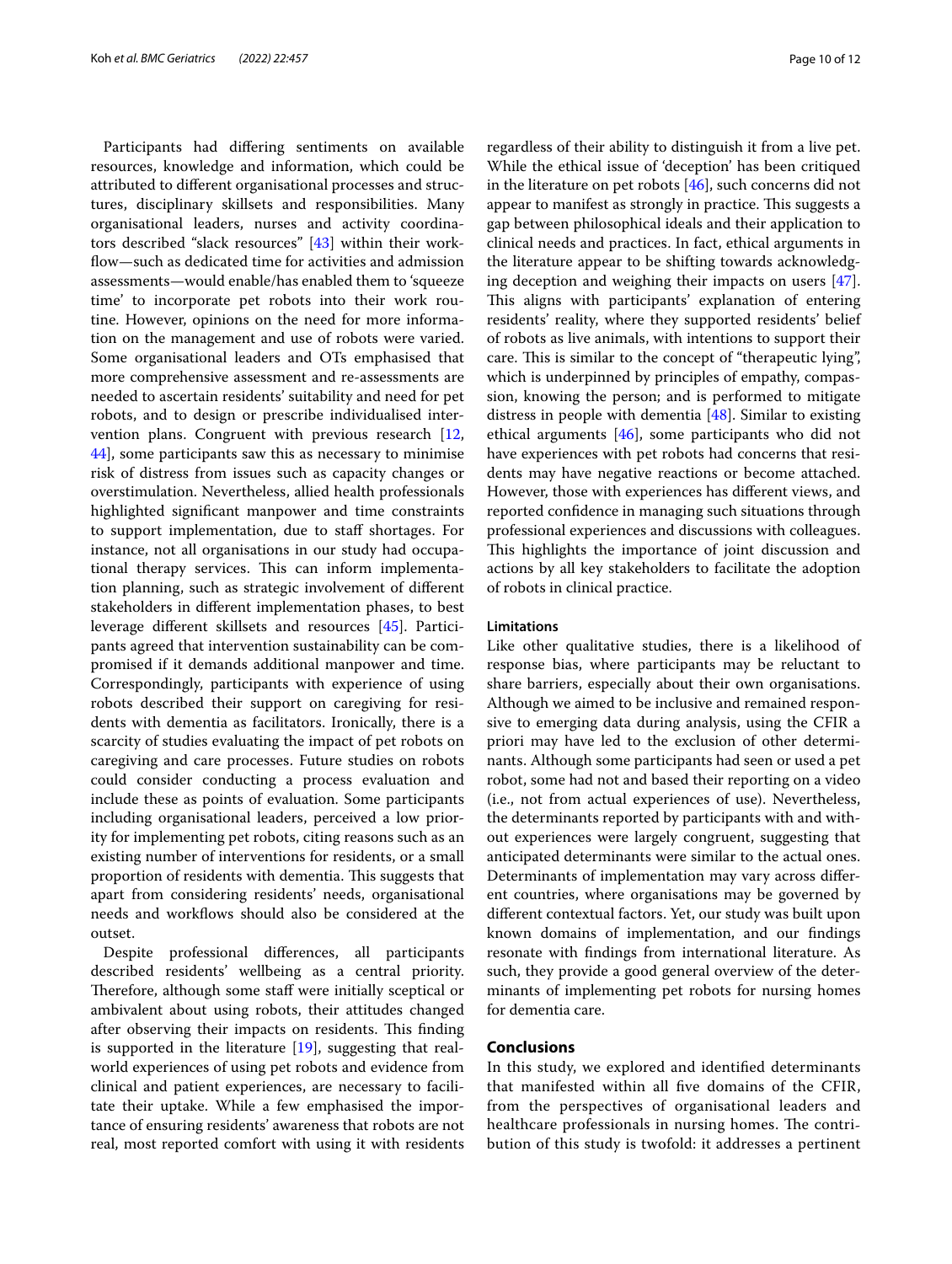knowledge gap in the feld of pet robots in the context of dementia care in nursing homes, where little attention has been paid to gain a comprehensive understanding of factors that can impede or enable the implementation of pet robots in real-world practice. Interrelations between determinants clearly highlight that determinants do not occur in silos, and a thorough understanding of multilevel factors should be considered when ascertaining the implementability of pet robots in nursing homes for dementia care. Incongruences between diferent determinants were also highlighted. For instance, while learning about other organisations' experiences of pet robots was described as supporting evidence to facilitate the use of pet robots with residents with dementia (CFIR Domain: Characteristics of pet robots), most nursing homes in the study described minimal networks with other organisations (CFIR Domain: Outer setting). Secondly, these fndings are of practical utility for researchers and stakeholders from nursing homes, as they provide a springboard for identifying and designing contextually relevant implementation strategies to guide the translation of pet robots from research into real-world practice.

#### **Abbreviations**

CFIR: Consolidated Framework of Implementation Research; HCP: Healthcare professionals; OL: Organisational leaders.

#### **Supplementary Information**

<span id="page-10-13"></span><span id="page-10-12"></span>The online version contains supplementary material available at [https://doi.](https://doi.org/10.1186/s12877-022-03150-z) [org/10.1186/s12877-022-03150-z.](https://doi.org/10.1186/s12877-022-03150-z)

<span id="page-10-11"></span>

#### <span id="page-10-15"></span>**Acknowledgements**

We would like to thank Mr Kevin Quaid and Dr Laura O'Philbin from the Dementia Advisory Research Team, for providing advice and support in relation to patient and public involvement and participant recruitment. We are grateful to Mr Fergus Timmons and Ms Mary Higgins from Alzheimer Society Ireland (ASI) for the loan of PARO and the Joy for All cat. We would also like to extend our gratitude to Dr Katherine Murphy for providing advice on qualitative interviewing, Ms Jennifer Doherty and Ms Rosaleen Rogers for supporting data transcription, and Mr Ben Meehan for providing support on using the NVivo software.

#### **Authors' contributions**

WQK, ET and DC contributed to the conceptualisation of the study and design. WQK conducted the data collection. WQK conducted the data analysis with initial input from AF, and feedback from all authors. WQK wrote the frst draft of the manuscript. ET, AF and DC provided intellectual contributions on the manuscript drafts. All authors approved the fnal version of the manuscript and take responsibility for its content.

#### **Funding**

This work was supported by the Marie Curie Innovative Training Network (ITN) action, H2020-MSCA-ITN-2018, under grant agreement number 813196.

#### **Availability of data and materials**

The framework that was developed and applied to the dataset is available as a supplementary fle (Additional File 4). The data generated and analysed in this study is not publicly available in order to maintain participant privacy and confdentiality. However, de-identifed parts of the interview transcripts may be obtained from the corresponding author upon reasonable request.

# **Declarations**

#### **Ethical approval and Consent to Participate**

All methods were performed in accordance with the relevant guidelines and regulations. This study was approved by the Research Ethics Committee in the National University of Ireland Galway (Ref no: 2020.10.014). Written and verbal informed consent was obtained from all participants prior to the study.

#### **Consent for publication**

Not applicable.

#### **Competing interests**

The authors declare that they have no competing interests.

#### **Author details**

<sup>1</sup> National University of Ireland Galway, Galway H91 E3YV, Ireland. <sup>2</sup> University of Limerick, Limerick V94 T9PX, Ireland.

Received: 1 March 2022 Accepted: 17 May 2022 Published online: 27 May 2022

#### **References**

- <span id="page-10-0"></span>Klimova B, Toman J, Kuca K. Effectiveness of the dog therapy for patients with dementia-a systematic review. BMC Psychiatry. 2019;19(1):1–7.
- <span id="page-10-1"></span>2. Stull JW, Brophy J, Weese J. Reducing the risk of pet-associated zoonotic infections. CMAJ. 2015;187(10):736–43.
- <span id="page-10-2"></span>3. Mordoch E, Osterreicher A, Guse L, Roger K, Thompson G. Use of social commitment robots in the care of elderly people with dementia: A literature review. Maturitas. 2013;74(1):14–20.
- <span id="page-10-3"></span>4. Shibata T, Wada K. Robot therapy: a new approach for mental healthcare of the elderly–a mini-review. Gerontology. 2011;57(4):378–86.
- <span id="page-10-14"></span><span id="page-10-4"></span>5. Moyle W, Bramble M, Jones CJ, Murfeld JE. "She Had a Smile on Her Face as Wide as the Great Australian Bite": A Qualitative Examination of Family Perceptions of a Therapeutic Robot and a Plush Toy. Gerontologist. 2019;59(1):177–85.
- <span id="page-10-5"></span>6. Bradwell HL, Edwards KJ, Winnington R, Thill S, Jones RB. Companion robots for older people: importance of user-centred design demonstrated through observations and focus groups comparing preferences of older people and roboticists in South West England. BMJ open. 2019;9(9):e032468.
- <span id="page-10-6"></span>7. Robinson H, MacDonald BA, Kerse N, Broadbent E. Suitability of healthcare robots for a dementia unit and suggested improvements. Journal of American Medical Directors Association. 2013;14(1):34–40.
- <span id="page-10-7"></span>8. Leng MM, Liu P, Zhang P, Hu MY, Zhou HY, Li GC, et al. Pet robot intervention for people with dementia: A systematic review and meta-analysis of randomized controlled trials. Psychiatry Res. 2019;271:516–25.
- <span id="page-10-8"></span>9. Abbott R, Orr N, McGill P, Whear R, Bethel A, Garside R, Stein K, Thompson-Coon J. How do "robopets" impact the health and well-being of residents in care homes? A systematic review of qualitative and quantitative evidence. International journal of older people nursing. 2019 Sep;14(3):e12239.
- <span id="page-10-9"></span>10. Pu LH, Moyle W, Jones C, Todorovic M. The Efectiveness of Social Robots for Older Adults: A Systematic Review and Meta-Analysis of Randomized Controlled Studies. Gerontologist. 2019;59(1):E37–51.
- <span id="page-10-10"></span>11. Hung L, Liu C, Woldum E, Au-Yeung A, Berndt A, Wallsworth C, et al. The benefts of and barriers to using a social robot PARO in care settings: a scoping review. BMC Geriatr. 2019;19(1):1–10.